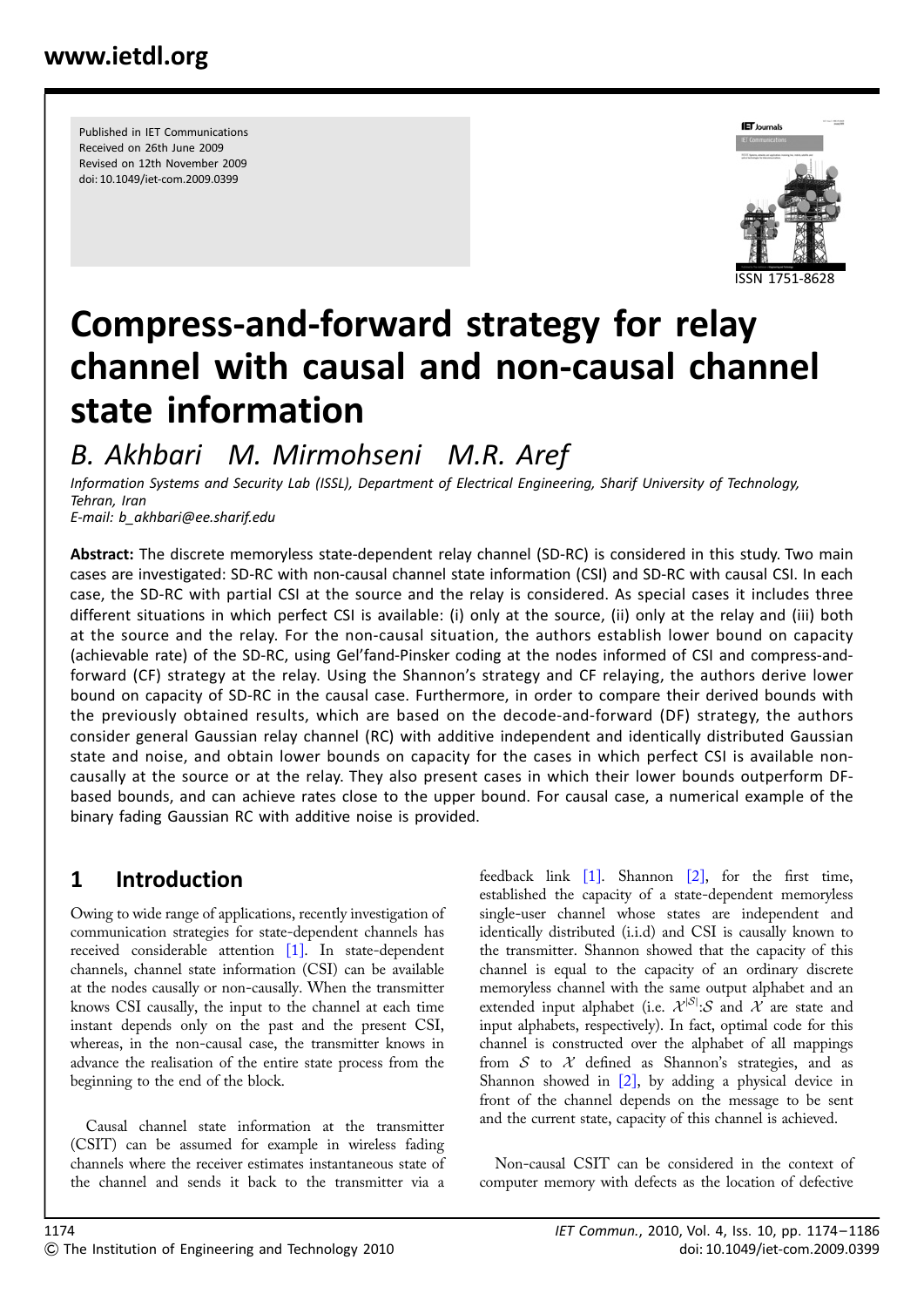cells. Gel'fand and Pinsker [3], characterised the capacity of the state-dependent single-user channel with non-causal CSIT by a coding scheme, which is called Gel'fand-Pinsker (GP) coding. Costa [4] applied GP results to the Gaussian channel with additive interference, known as non-causal CSIT, and showed that known interference does not reduce capacity [Costa's coding is also called dirty paper coding (DPC)].

Much research interests has recently been devoted to multiuser models with both causal and non-causal CSI  $[1,$ 5-7]. Among state-dependent multiuser models  $[8-10]$ , some results have also been obtained for the relay channel  $(RC)$ , recently  $[6, 7, 11-17]$ .

The classical RC (state-independent) was first introduced in [18], and then extensively studied in [19]. Two basic coding strategies for RC were proposed in [19]: decode and forward (DF), and compress and forward (CF) strategy. The capacity of some special classes of the RC such as degraded relay channels (DRC) [19], semi-deterministic RCs [20, 21] and RCs with orthogonal components [22] have been established. Moreover, RC with delay [23], relay-broadcast channels [24, 25] and RC with private messages [26] have been investigated. Recent applications of relaying in wireless networks have revived the interest in studying relay networks  $[27-29]$ .

In [7], the capacity of the discrete memoryless degraded state-dependent relay channel (SD-RC) has been derived, where the source and relay have access to identical causal CSI. The capacity achieving strategy in [7], consists of the extension of Shannon's strategy [2] and using DF scheme [19] at the relay. Based on the DF strategy for the RC, in [30] a lower bound on the capacity of T-node relay network  $((T - 2)$  relay nodes, one transmitter and one destination) in the case where the source and the relays have access to non-causal and identical CSI has been established.

One of the most important issues in the state-dependent multiuser models is whether CSI is known symmetrically (to all the nodes) or asymmetrically (to only some of the nodes). Asymmetric knowledge of CSI may happen when only some of terminals equipped with cognition capability permits them to know the state of the channel. Asymmetric non-causal CSI in RC has been considered in [11, 13], where CSI has been known non-causally to the source or to the relay. Hence, only source or relay can combine the GP coding and the DF scheme. In [12] we have considered state-dependent cooperative relay-broadcast channel with asymmetric causal CSI and have established the capacity region of the degraded version of the channel. In [15], lower and upper bounds on the capacity of SD-RC where source and relay do not have identical CSI have been derived for four different classes (instantaneous, causal, delay-less, relaying with unlimited look ahead). Recently, achievable rates for a class of Gaussian RCs with

interference, which is known non-causally only to the source, have been derived using different coding strategies [16, 17].

In most of the previous works on SD-RC, only the DF strategy (or Partial DF (PDF)) has been considered. Conventional DF (or PDF) strategies are based on decoding the whole message (or part of it) by the relay. So, the relay node cooperates with the transmitter to send the decoded part to the destination. In the case that the channel from the source to the relay is remarkably better than the direct link between the source and the destination, the DF strategy is beneficial  $[22]$ . But, when the channel from the source to the relay is worse than the direct link or even when these two links are similar in average, DF scheme cannot be helpful and another scheme is needed. In a completely different approach known as CF strategy [19], relay compresses the received sequence (without decoding any part of the transmitted message), re-encodes and sends it to the destination.

In this paper, we focus on using the CF strategy in SD-RC for two reasons. (i) We expect that in SD-RC, analogous to the classical case, CF strategy outperforms the DF scheme when the link between the source and relay is worse than direct link, and can achieve rates close to the upper bound. (ii) In the conventional DF (or PDF), the source must know the relay input in order to have cooperation with it. But, when CSI is asymmetric (e.g. for the case where relay is only informed), the source cannot exploit the CSI. Hence, it does not know what the relay exactly sends and this introduces some loss in the coherence gain, which we would expect to achieve in the DF strategy, and as it has been shown in [13], although codeword splitting has been used in their scheme, their DF-based lower bound cannot be tight in the degraded Gaussian case. On the other hand, in the CF scheme independent codebooks are used at the source and the relay. Hence, using the CF approach in asymmetric scenario seems to be reasonable and in this paper in order to analyse this approach, we will consider different situations.

We investigate SD-RC with both causal and non-causal CSI in order to have a unified view. Furthermore, in order to consider asymmetry in CSI, for both causal and noncausal cases, we assume that the source and relay have partial CSI (not necessarily identical). This assumption includes three different situations in both causal and noncausal cases: perfect CSI is known (i) only to the source, (ii) only to the relay, and (iii) both to the source and the relay. In the non-causal case we establish lower bound on channel capacity (achievable rate) based on using GP coding at the informed nodes and CF strategy at the relay. In the causal case, using Shannon's strategies at the informed nodes and CF scheme at the relay, we establish lower bound on capacity. We show that our results for the causal case can be considered as a special case of non-causal CSI and this is congruent with the relation between the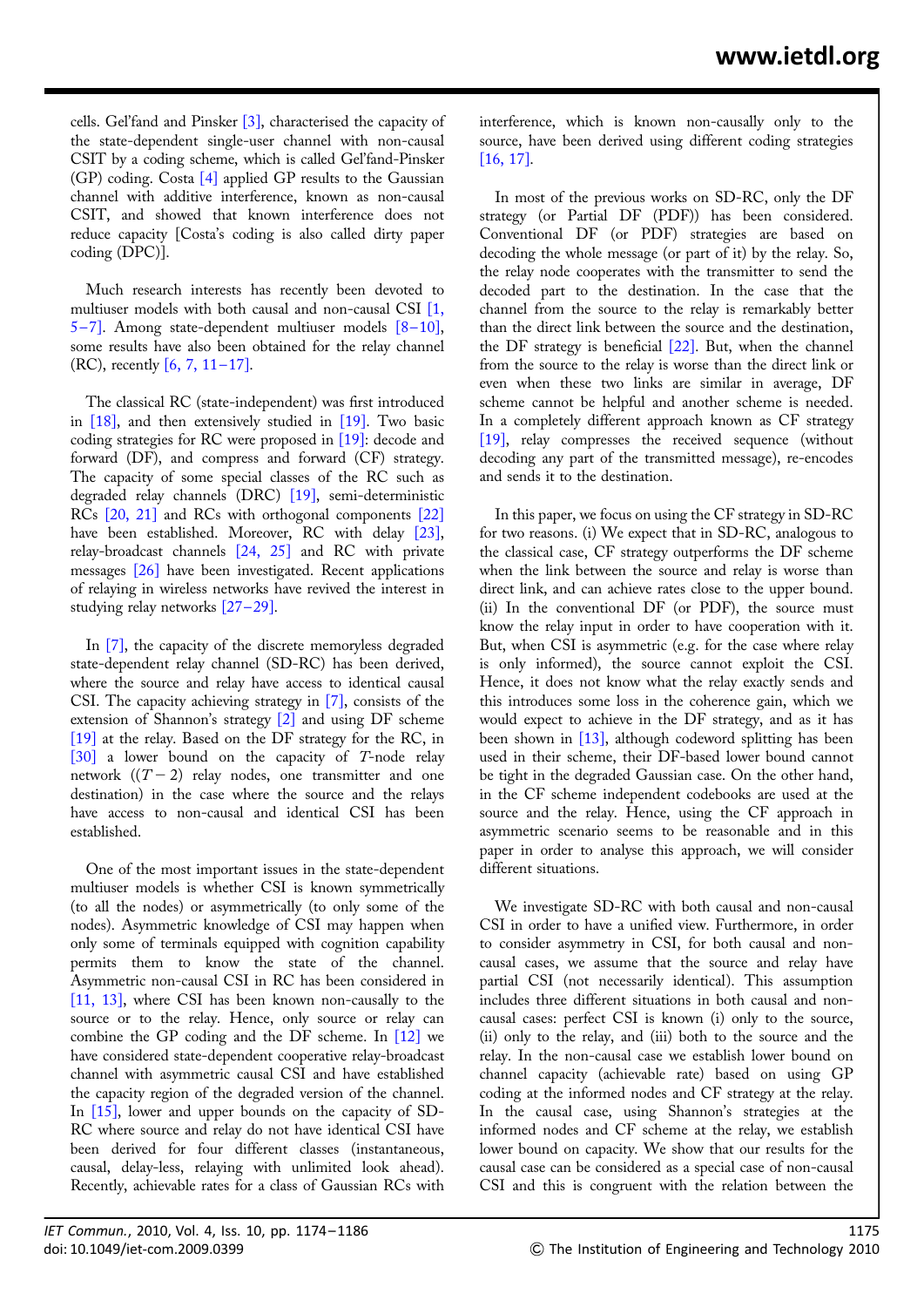expression for the capacity of the state-dependent single-user channel with causal CSI [2], and its non-causal counterpart, that is, the GP channel [3].

In order to compare our derived lower bounds with the established DF-based bounds for the state-dependent Gaussian RC with non-causal CSI, we consider those obtained in  $[11]$  and  $[13]$ , and we present cases in which the CF approach outperforms the DF strategy. We also provide a numerical example of the binary fading additive white Gaussian noise (AWGN) RC, for causal case.

This paper is organised as follows. In Section 2, we present the state-dependent RC and its related definitions. In Section 3, we investigate the non-causal case. The causal case is addressed in Section 4. Section 5 specialises the results to the Gaussian case. The paper is concluded in Section 6.

### 2 Preliminaries and definitions

To specify the discrete memoryless state-dependent relay channel (DMSD-RC) depicted in Fig. 1, we define five finite sets:  $(X_1, X_2, Y_2, Y_3, S)$ . A probability transition matrix  $p(y_2, y_3|x_1, x_2, s)$  is also defined for all  $(x_1, x_2, y_2,$  $(y_3, s) \in \mathcal{X}_1 \times \mathcal{X}_2 \times \mathcal{Y}_2 \times \mathcal{Y}_3 \times \mathcal{S}$ . In this model,  $X_1$  and  $X_2$  are the source and the relay inputs, respectively.  $Y_3$  and  $Y_2$  are outputs of the destination and the relay, respectively. We also assume that the source and relay know an i.i.d noisy observation of states (partial CSI) drawn according to a known probability distribution  $p(s, s_1, s_2)$ , where  $s \in$  $S, s_1 \in S_1, s_2 \in S_2$ . This model is illustrated in Fig. 1. The CSI at the source (respectively at the relay) is perfect if  $s_{1,n}$  (respectively  $s_{2,n}$ ) is equal to  $s_n$  for each *n*. The source wants to transmit  $W$  to the destination with the help of relay in  $n$  channel uses.

A  $(2^{nR}, n)$  code for the SD-RC consists of a message set  $W = \{1, \ldots, 2^{nR}\}\text{, where the message } W \text{ is uniformly}$ distributed over the set  $W$ , a decoding function at the destination:  $d_3: \mathcal{Y}_3^n \to \mathcal{W}$  and a sequence of encoding functions at the relay where for non-causal CSI at the relay defined as





and for causal CSI as

$$
\phi_{2,i}: \mathcal{Y}_{2,1}^{i-1} \times \mathcal{S}_{2,1}^{i} \to \mathcal{X}_2
$$
 for  $i = 1, ..., n$ 

Definition 1: A rate R is said to be achievable for SD-RC, if there exists a sequence of codes  $(2^{nR}, n)$  with average probability of error  $\hat{P}_{\rm e}^{(n)} = \Pr(\hat{W} \neq W) \rightarrow 0$  as  $n \rightarrow \infty$ .

In this paper, upper case letters (e.g.  $X$ ) are used to denote random variables, and their realisation are shown by lower case (e.g.  $x$ ). We use  $\|\mathcal{X}\|$  to denote the cardinality of finite discrete set X.  $X_i^j$  indicates a sequence of random variables  $(X_i, \ldots, X_i)$ .  $p_X(x)$  denotes the probability mass function (p.m.f.) of  $X$  on  $X$ , where occasionally subscript  $X$  is omitted.  $A_{\epsilon}^{n}(X, Y)$  denotes the set of  $\epsilon$ -strongly, jointly typical *n*-length sequences based on  $p(x, y)$  which may be indicated as  $A_{\epsilon}^{n}$  in the sequel, when it is obvious from the context.

### 3 SD-RC with non-causal CSI

In this section we consider DM-SDRC whose non-causal CSI is available partially at the source and the relay. In the following, achievable rate for this channel is derived in Theorem 1 based on combining the CF strategy at the relay and GP coding at the source and relay. As special cases, this theorem includes three different situations: The perfect CSI is known non-causally (i) only to the source, (ii) only to the relay and (iii) both to the source and the relay. Hence, as by-products of the following theorem, achievable rates for these three situations are provided.

*Theorem 1:* The capacity of the DMSD-RC with noncausal CSI  $S_1$  and  $S_2$  available at the source and the relay, respectively, is lower bounded by

$$
C \ge R = \sup(I(U_1; \hat{Y}_2, Y_3 \mid U_2) - I(U_1; S_1)) \tag{1}
$$

s.t. 
$$
I(U_2; Y_3) - I(U_2; S_2) \ge I(\hat{Y}_2; Y_2, S_2 | U_2, Y_3)
$$
 (2)

where the supremum is taken over all joint p.m.f. on  $S \times S_1 \times S_2 \times U_1 \times U_2 \times X_1 \times X_2 \times \hat{\mathcal{Y}}_2 \times \mathcal{Y}_2 \times \mathcal{Y}_3$ of the form

$$
p(s, s_1, s_2, u_1, u_2, x_1, x_2, y_2, y_3, \hat{y}_2)
$$
  
=  $p(s, s_1, s_2)p(x_1, u_1 | s_1)p(x_2, u_2 | s_2)$   
×  $p(y_2, y_3 | x_1, x_2, s)p(\hat{y}_2 | y_2, u_2, s_2)$  (3)

Proof: The proof of this theorem is based on using GP coding both at the source and relay and using the CF scheme at the relay. The proof appears in Appendix 1.  $\Box$ 

*Remark 1:* Since the relay is informed of CSI  $S_2$ , it tries to use its knowledge for two different goals: (i) to cancel the effect of channel's state on its received signal  $(y_2)$  based on its knowledge of CSI, through acting as a decoder of the Figure 1 State-dependent RC source– relay link and (ii) to compress the CSI (along with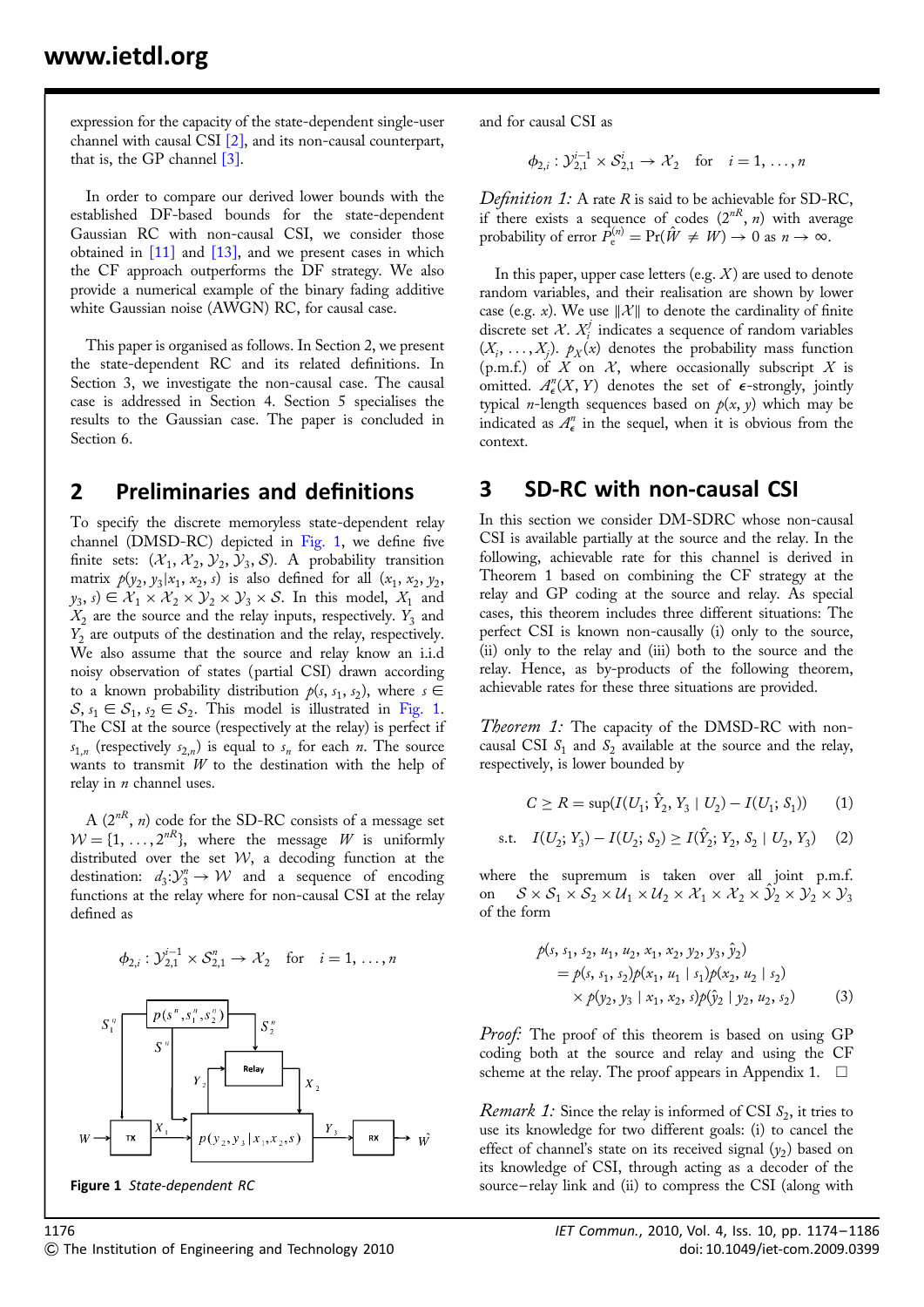its received signal,  $y_2$ ) and send the result to the destination and let it to utilise partial CSI, where needed. As a simple example, if  $y_2 = \emptyset$ , the relay can compress only the CSI and send it to the destination. So the destination can utilise this partial CSI. Hence, in general, in order to achieve the two above-mentioned goals, we assume that in (3)  $\hat{y}_2$  is conditioned on  $s_2$ , besides  $u_2$  and  $y_2$ .

*Remark 2:* By setting  $S_1 = S_2 = \emptyset$  and  $U_1 = X_1, U_2 = X_2$ in  $(1)$ – $(3)$ , Theorem 1 reduces to the rate of classical RC in [19, Theorem 6].

Now, we specialise Theorem 1 to the cases where perfect CSI is available non-causally only at the source, only at the relay, and both at the source and relay.

Corollary 1: The capacity of the DMSD-RC with noncausal perfect CSI only at the source is lower bounded by

$$
C \ge R = \sup(I(U_1; \hat{Y}_2, Y_3 | X_2) - I(U_1; S))
$$
 (4)

s.t. 
$$
I(X_2; Y_3) \ge I(\hat{Y}_2; Y_2 | X_2, Y_3)
$$
 (5)

where the supremum is taken over  $p(s)p(x_1, u_1|s)p(x_2)$  $p(y_2, y_3|x_1, x_2, s)p(\hat{y}_2|y_2, x_2).$ 

Corollary 1 follows directly from Theorem 1 by setting  $S_1 = S$ ,  $S_2 = \emptyset$  and  $U_2 = X_2$  in (1)–(3), since the perfect CSI is available only at the source, and only the source uses GP coding. By setting  $S_2 = \emptyset$  it can be seen that  $\hat{y}_2$  and s, given  $(y_2, x_2)$  become independent, which happens because the relay is not informed of CSI in Corollary 1.

Corollary 2: The capacity of the DMSD-RC with noncausal perfect CSI only at the relay is lower bounded by

$$
C \ge R = \sup I(X_1; \hat{Y}_2, Y_3 \mid U_2)
$$
 (6)

s.t. 
$$
I(U_2; Y_3) - I(U_2; S) \ge I(\hat{Y}_2; Y_2, S \mid U_2, Y_3)
$$
 (7)

where the supremum is taken over  $p(s)p(x_1)p(x_2)$ ,  $u_2$  | s) $p(y_2, y_3 | x_1, x_2, s)p(\hat{y}_2 | y_2, u_2, s).$ 

Corollary 2 follows directly from Theorem 1 by setting  $S_1 = \emptyset$ ,  $S_2 = S$  and  $U_1 = X_1$  in (1)–(3), since the perfect CSI is available only at the relay, and only the relay uses GP coding.

*Remark 3:* By setting  $S_1 = S_2 = S$  in (1)–(3), a lower bound on the capacity of DMSD-RC with non-causal perfect CSI at both the source and relay is derived.

### 4 SD-RC with causal CSI

In many practical applications, the state sequence is not known in advance, and can be known in a causal manner. Causal asymmetric CSI model may fit to the wireless

networks where some of the nodes could estimate the states of the channel (e.g. fading coefficients) with high accuracy. In this section, we consider DM-SDRC whose causal CSI is available partially at the source and the relay. In the following, achievable rate for this channel is derived in Theorem 2 based on using the Shannon's strategies at the source and relay by defining extended alphabet sets and the CF scheme. As special cases, this theorem includes three different situations: the perfect CSI is known causally (i) only to the source, (ii) only to the relay and (iii) both to the source and the relay. Hence, as by-products of the following theorem, achievable rates for these three situations are also provided.

Theorem 2: The capacity of the DMSD-RC with causal CSI  $S_1$  and  $S_2$  available at the source and the relay, respectively, is lower bounded by

$$
C \ge R = \sup I(U_1; \hat{Y}_2, Y_3 \mid U_2)
$$
 (8)

s.t. 
$$
I(U_2; Y_3) \ge I(\hat{Y}_2; Y_2, S_2 | U_2, Y_3)
$$
 (9)

where the supremum is taken over all joint p.m.f. on  $S \times S_1 \times S_2 \times U_1 \times U_2 \times X_1 \times X_2 \times \mathcal{Y}_2 \times \mathcal{Y}_2 \times \mathcal{Y}_3$ of the form

$$
p(s, s_1, s_2, u_1, u_2, x_1, x_2, y_2, y_3, \hat{y}_2)
$$
  
=  $p(s, s_1, s_2)p(u_1)p(x_1|u_1, s_1)p(u_2)p(x_2|u_2, s_2)$   
×  $p(y_2, y_3|x_1, x_2, s)p(\hat{y}_2|y_2, u_2, s_2)$  (10)

and  $X_1 = f_1(U_1, S_1), X_2 = f_2(U_2, S_2)$ , where  $f_1(.)$  and  $f_2(.)$ are two arbitrary deterministic functions.

Proof: The proof of this theorem is based on combining Shannon's strategies and CF scheme. Since in this theorem the source and the relay are informed of CSI causally, we use Shannon's strategies at both the source and the relay with defining extended alphabet sets. Shannon's strategies transform the original channel into one, with auxiliary inputs  $U_1$  and  $U_2$ . The proof appears in Appendix 2.  $\Box$ 

Remark 4: The expression for the achievable rate of Theorem 2 can be interpreted as a special case of Theorem 1, where  $U_1$  and  $U_2$  are independent of  $S_1$  and  $S_2$ . This is similar to the relation between the expression for the capacity of the state-dependent single-user channel with causal CSI [2], and its non-causal counterpart, that is the GP channel [3]. Moreover, based on the mentioned goals in Remark 1, we consider that in (10)  $\hat{y}_2$  is conditioned on  $s_2$ , in addition to  $u_2$ ,  $y_2$ .

Now, we specialise Theorem 2 to the cases where perfect CSI is available causally only at the source, only at the relay and both at the source and relay.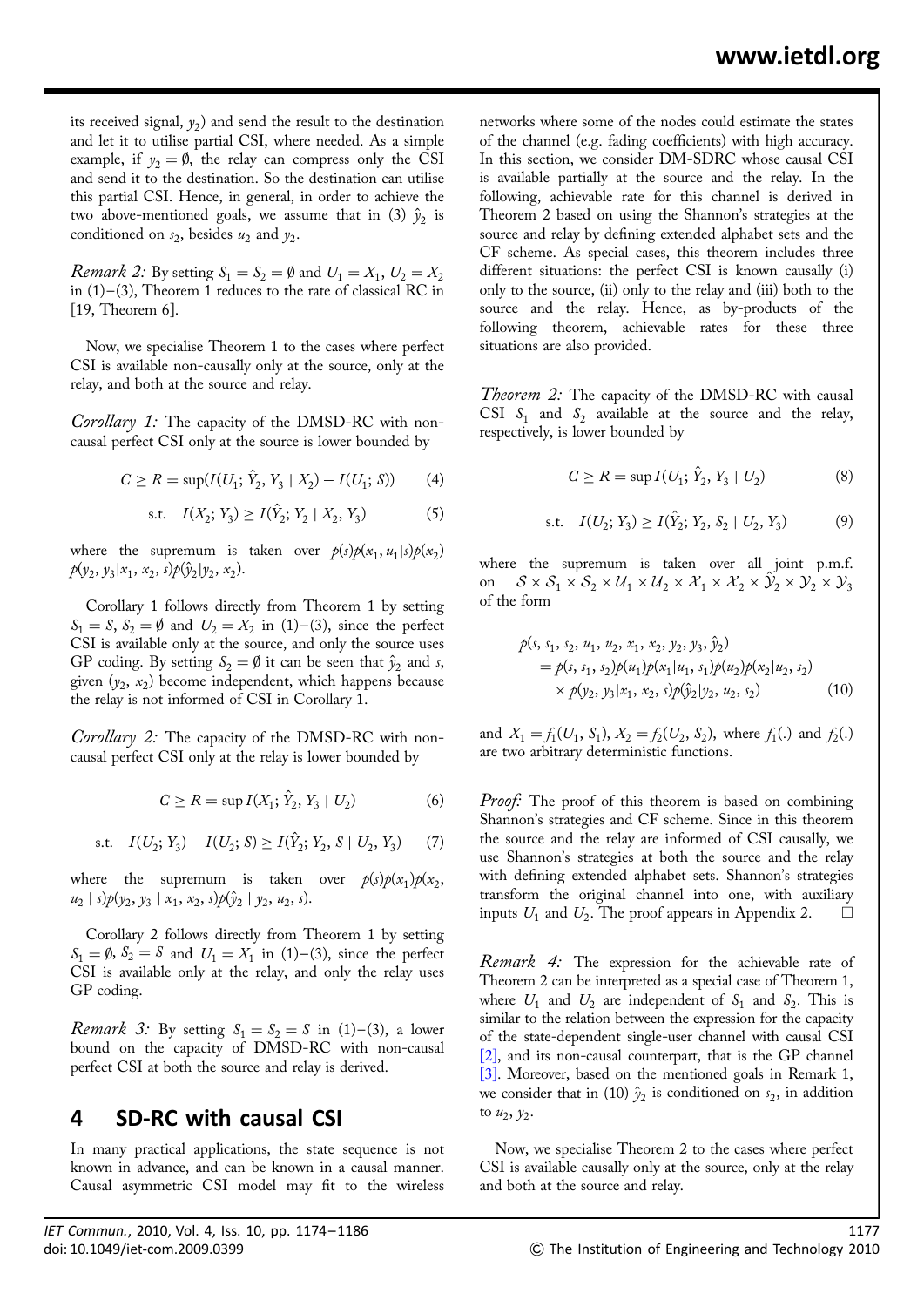Corollary 3: The capacity of the DMSD-RC with causal perfect CSI only at the source is lower bounded by

$$
C \ge R = \sup I(U_1; \hat{Y}_2, Y_3 | X_2)
$$
 (11)

s.t. 
$$
I(X_2; Y_3) \ge I(\hat{Y}_2; Y_2 | X_2, Y_3)
$$
 (12)

where the supremum is taken over  $p(s)p(u_1)p(x_1|u_1, s)p(x_2)$  $p(y_2, y_3 | x_1, x_2, s)p(\hat{y}_2 | y_2, x_2)$  and  $X_1 = f_1(U_1, S)$ , where  $f_1(\cdot)$  is an arbitrary deterministic function.

Corollary 3 follows directly from Theorem 2 by setting  $S_1 = S$ ,  $S_2 = \emptyset$  and  $U_2 = X_2$  in (8)–(10), since the perfect CSI is available causally only at the source, and Shannon's strategy is used only at the source.

Corollary 4: The capacity of the DMSD-RC with causal perfect CSI only at the relay is lower bounded by

$$
C \ge R = \sup I(X_1; \hat{Y}_2, Y_3 \mid U_2)
$$
 (13)

s.t. 
$$
I(U_2; Y_3) \ge I(\hat{Y}_2; Y_2, S \mid U_2, Y_3)
$$
 (14)

where the supremum is taken over  $p(s)p(x_1)p(u_2)p(x_2 \mid u_2, s)$  $p(y_2, y_3 | x_1, x_2, s)p(\hat{y}_2 | y_2, u_2, s)$  and  $X_2 = f_2(U_2, S)$ , where  $f_2(\cdot)$  is an arbitrary deterministic function.

Corollary 4 follows directly from Theorem 2 by setting  $S_1 = \emptyset$ ,  $S_2 = S$  and  $U_1 = X_1$  in (8)–(10), since the perfect CSI is available causally only at the relay, and Shannon's strategy is used only at the relay.

*Remark* 5: By setting  $S_1 = S_2 = S$  in (8)–(10), a lower bound on the capacity of DMSD-RC with causal perfect CSI at both the source and relay is derived.

### 5 State-dependent Gaussian RC

In this section in order to compare our derived lower bounds with the established DF-based bounds, we provide some examples for both non-causal and causal case.

#### 5.1 Non-causal case

In this part we consider a general full-duplex Gaussian RC with i.i.d. and additive Gaussian state and noise processes. We consider the following cases: perfect Gaussian channel state is known non-causally: (i) only to the source (ii) only to the relay. We use the results obtained in Section 3 to provide achievable rate in each case.

The received signals at the relay and the destination at time  $j = 1, \ldots, n$  for Gaussian SD-RC are given by

$$
Y_{2j} = aX_{1j} + Z_{2j} + S_j \tag{15}
$$

$$
Y_{3j} = X_{1j} + bX_{2j} + Z_{3j} + S_j \tag{16}
$$

where  $X_{1i}$  and  $X_{2i}$  are the signals transmitted by the transmitter and the relay with individual average power constraints  $P_1$  and  $P_2$ , respectively. Positive constants  $a$  and  $b$  are known and denote the channel gains.  $Z_{2i}$  and  $Z_{3i}$ , with powers  $N_2$  and  $N_3$ , are i.i.d. and independent white Gaussian noise components at the relay and the destination, respectively. The components of S are also i.i.d. and zero-mean Gaussian with  $E[S_j^2] = Q$ .

*Theorem 3:* For the state-dependent general Gaussian RC with non-causal perfect CSI at the source, the rate (see (17))

s.t. 
$$
\hat{N} = \frac{\beta^2}{b^2 P_2} [N_2 A + N_3 D + (a-1)^2 C Q] \tag{18}
$$

is achievable, where  $A \triangleq P_1 + Q_1 + 2\sigma_{1s} + N_3$ ,  $B \triangleq P_1 + \alpha^2$  $Q + 2\alpha \sigma_{1s}, C \triangleq P_1(1 - \rho_{1s}^2), D \triangleq a^2 P_1 + Q + 2a\sigma_{1s}, -1 \leq$  $\rho_{1s}$ ,  $\alpha \le 1$  and  $0 \le \beta \le 1$ .

*Proof:* The detailed proof is given in Appendix 3.  $\Box$ 

Theorem 4: For the state-dependent general Gaussian RC with non-causal perfect CSI at the relay, the rate (see (19))

$$
\text{s.t.} \quad \hat{N} = \frac{\beta^2 N_2 G + E}{F - G} \tag{20}
$$

is achievable, where  $A \triangleq P_2 + \alpha^2 Q + 2\alpha \sigma_2$ ,  $B \triangleq (\alpha b - 1)^2$  $(1-\rho_{2s}^2),\,C\triangleq\alpha^2(1-\rho_{2s}^2),\,D\triangleq(\gamma+\beta)/\alpha,\,E\triangleq P_2QC[P_1]$  $(D - a\beta((1/\alpha) - b))^2 + D^2N_3 + a^2\beta^2P_1N_3A, F \triangleq P_2(1-\alpha)$  $\rho_{2}^2$ ) $(P_1 + N_3 + b^2 P_2 + Q + 2b\sigma_{2}^2)$ ,  $G \triangleq P_2QB + (P_1 + N_3)$ A and  $-1 \leq \rho_{2s}$ ,  $\alpha, \gamma \leq 1$ .

*Remark 6*: For  $Q = 0$  (state-independent channel), Theorems 3 and 4 reduce to the achievable rate for CF scheme in the standard interference-free Gaussian RC in [22].

*Proof:* The proof is similar to the proof of Theorem 3, except that the relay is informed in this case. So,  $E[X_1S] = 0$ ,  $U_2 = V_1 \times S_1$  (DDC),  $E[Y, S] = \sqrt{D} \times \sqrt{D} \times \sqrt{D} \times \sqrt{D} \times \sqrt{D} \times \sqrt{D} \times \sqrt{D} \times \sqrt{D} \times \sqrt{D} \times \sqrt{D} \times \sqrt{D} \times \sqrt{D} \times \sqrt{D} \times \sqrt{D} \times \sqrt{D} \times \sqrt{D} \times \sqrt{D} \times \sqrt{D} \times \sqrt{D} \times \$  $X_2 + \alpha S$  (DPC),  $E[X_2S] = \sigma_{2s} = \rho_{2s}\sqrt{P_2Q}$ , where  $-1 \leq$  $\rho_{2s}^2 \le 1$  (GDPC) and  $\hat{Y}_2 = \beta \hat{Y}_2 + \gamma \hat{S} + \hat{Z}$  (CSI is known to the relay, and it can compress its knowledge and send it

$$
\max_{\rho_{1},\alpha,\beta} \frac{1}{2} \log \frac{\hat{N}(b^2 P_2 + A)}{(\beta^2 N_2 + \hat{N})[(\alpha - 1)^2 Q + (B N_3 / C)] + \beta^2 (\alpha \alpha - 1)^2 N_3 Q} \tag{17}
$$

$$
\max_{\rho_{2},\alpha,\beta,\gamma} \frac{1}{2} \log \left( 1 + P_1 \frac{[\beta^2(a^2N_3 + N_2) + \hat{N}]A + P_2QC(D - a\beta((1/\alpha) - b))^2}{(\beta^2N_2 + \hat{N})(G - P_1A) + D^2P_2QCN_3} \right)
$$
(19)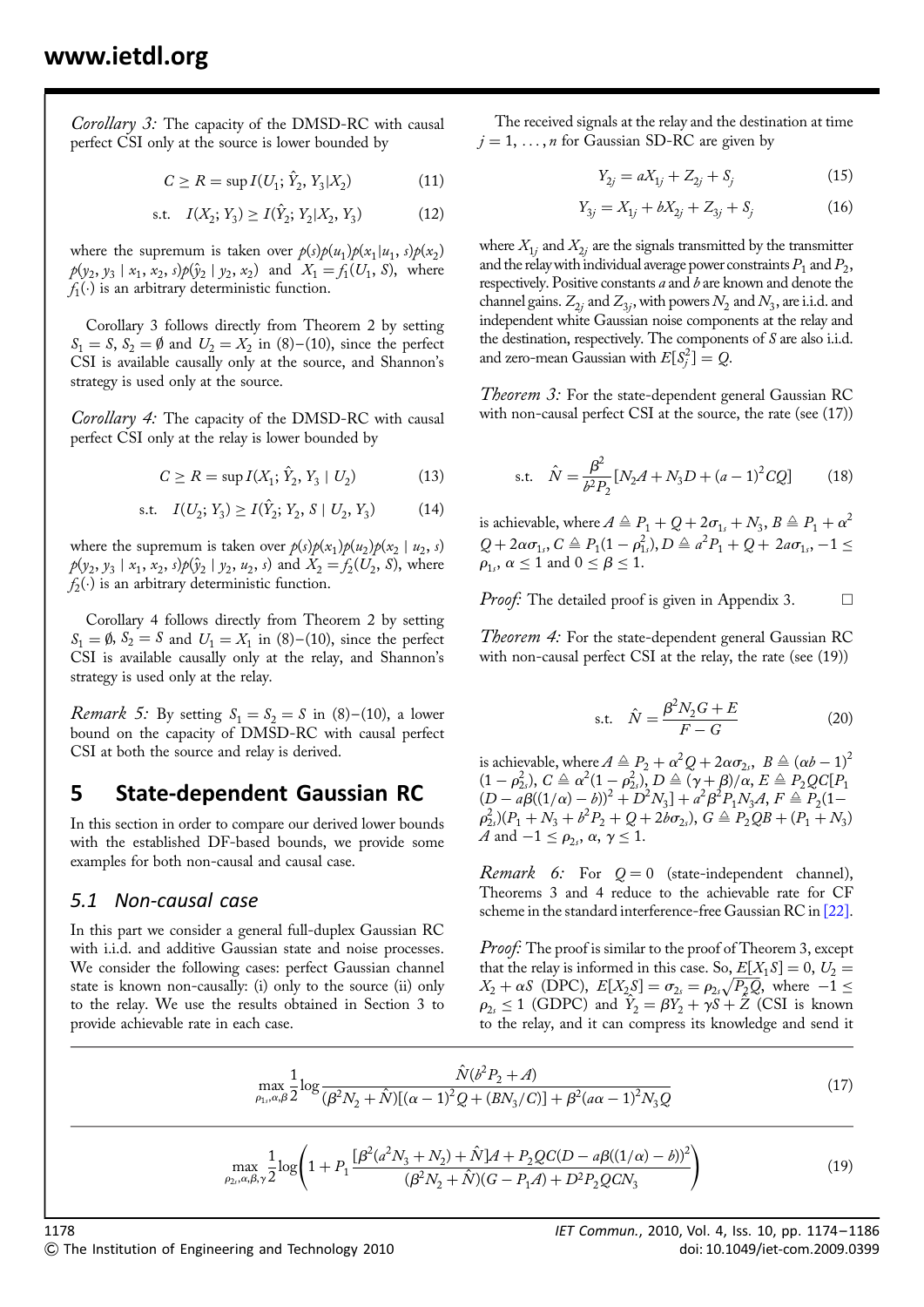to the destination to partially cancel the CSI).  $\beta$  is an arbitrary number and we also let  $\gamma$  to be negative in order to consider the role of relay as a channel state canceller of the source– relay link. Therefore we should maximise the rate in (19) subject to the condition (20), over parameters  $-1 \leq \alpha$ ,  $\rho_2$ ,  $\gamma \leq 1$ .

Now, we plot the derived achievable rates in (17) and (19), for some examples to compare with the corresponding DFbased lower and upper bounds for the state-dependent general Gaussian case in [11, 13].

In Fig. 2, the lower bound in (17), and for comparison, the lower and upper bounds in [11] are plotted for  $a = 2$ ,  $b = 1$ ,  $P_1 = Q = N_3 = N_2 = 10$  dB against  $(P_2/N_3)$ . This figure shows that, although the source-relay link has a good condition ( $a = 2$ ,  $b = 1$ ), but at high ( $P_2/N_2$ ), CF-based lower bound outperforms DF. If we set  $a = b = 1$  in the mentioned example, DF-based lower bound performs worse than what has been shown in Fig. 2.

Then, in Fig. 3, we consider  $a = b = 1$ ,  $Q = N_3 = N_2$ 10 dB and  $(P_2/N_3 = P_1/N_3 = SNR)$  varies. We can see that in this case, CF outperforms DF. However, if we increase  $b$ (improving multiple-access side of the RC) the CF-based lower bound becomes very close to the upper bound at high SNR (e.g. for  $b = 4$  the gap between the CF bound and upper bound is 0.0413 bits at 30 dB, and for  $b = 8$ ,  $gap = 0.0110$  bits at 26 dB), and can achieve almost tight rates for the general Gaussian case. As illustrated in [11], at high SNR, PDF-based lower bounds achieve the same rates as DF-based bounds. So at high SNR our derived bounds for these cases outperform PDF-based bounds, too.

In Fig. 4, the lower bound in (19), and also the lower and the upper bounds in [13] are plotted for  $a = b = 1, P_1 = P_2 = 20 \text{ dB}$  and  $Q = N_2 = 10 \text{ dB}$ , as



Figure 2 Lower and upper bounds obtained by different methods for state-dependent general Gaussian RC with non-causal CSI known only to the source,  $a = 2$ ,  $b = 1$ ,  $P_1 = Q = N_3 = N_2 = 10$  dB



Figure 3 Lower and upper bounds obtained by different methods for state-dependent general Gaussian RC with non-causal CSI known only to the source,  $a = b = 1$ ,  $Q = N_3 = N_2 = 10$  dB

functions of SNR  $(P_1/N_3)$ . It is observed that for SNR values higher than 10 dB, CF outperforms the DF lower bound and can achieve the rates nearly close to the upper bound. In this case  $\gamma$  is approximately equal to  $-\beta$ , which shows that the relay tries to achieve near optimality, through cancelling the known state and then compresses the results (i.e.  $\hat{Y}_2 = \beta(Y_2 - S) + \hat{Z}$ ), and re-encodes it to send to the destination.

In Fig. 5, the lower and upper bounds are plotted as function of the interference power Q, for fixed value of the power at the source and the relay when CSI is only available at the relay. The curves are depicted for  $a = b = 1, P_1 = 25 \text{ dB}, P_2 = N_2 = 20 \text{ dB} \text{ and } N_3 = 10 \text{ dB}.$ This figure shows that CF-based lower bound is a decreasing function of Q. We can see that CF-based



Figure 4 Lower and upper bounds obtained by different methods for state-dependent general Gaussian RC with non-causal CSI known only to the relay,  $a = b = 1$ ,  $P_1 = P_2 = 20$  dB,  $Q = N_2 = 10$  dB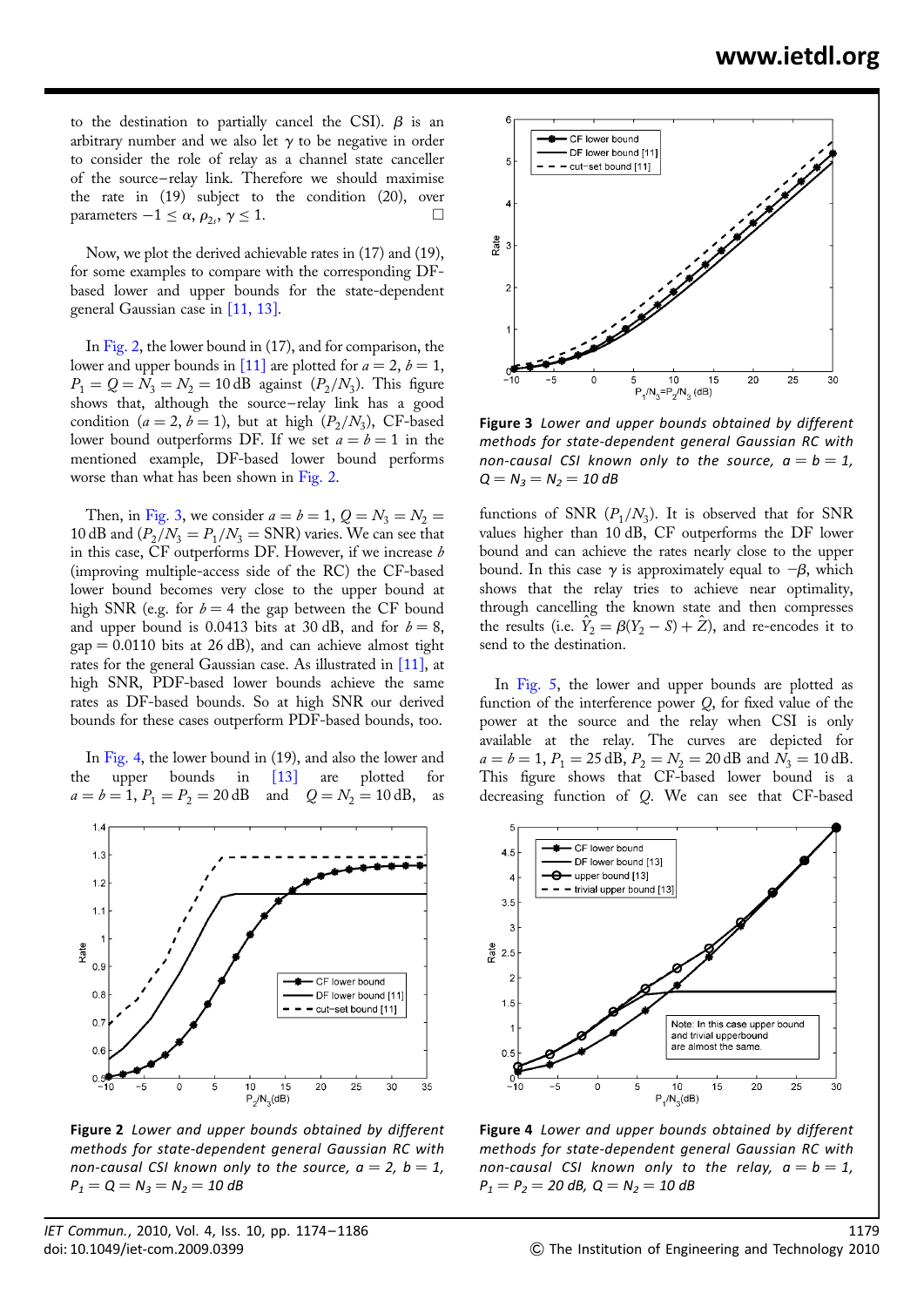

Figure 5 Lower and upper bounds obtained by different methods for state-dependent general Gaussian RC with non-causal CSI known only to the relay,  $a = b = 1$ ,  $P_1 = 25$  dB,  $P_2 = N_2 = 20$  dB,  $N_3 = 10$  dB

achievable rate for very large values of Q is strictly positive which illustrates that, even in presence of strong interference, the transmission from the uninformed source to the uninformed destination is possible. Furthermore, we can see that for values of Q between 0 to 30 dB, DF performs worse than the CF-based lower bound.

#### 5.2 Causal case

As mentioned before, for the causal case optimal codes are constructed over an extended input alphabets  $\mathcal{X}^{\|\mathcal{S}\|}$  (or, equivalently over the alphabet of mappings from  $S \to \mathcal{X}$ ). So, if  $\|\mathcal{S}\|$  is infinite in limit, it may cause some practical problems for code construction. Hence, for simplicity in evaluating the derived achievable rates in Section 4, we consider binary channel states. In fact, we consider a binary flat fading AWGN RC. So, the received signals at the relay and destination at time  $j = 1, \ldots, n$  are given by

$$
Y_{2j} = X_{1j} + Z_{2j} \tag{21}
$$

$$
Y_{3j} = S_j X_{1j} + X_{2j} + Z_{3j} \tag{22}
$$

where the parameters in  $(21)$ – $(22)$  defined similar to the definitions for  $(15)$ - $(16)$ . The only difference is in the definition of  $S_i$ , where we assume i.i.d. on/off fading coefficients with  $p(s_i = 1) = 1 - p(s_i = 0) = \alpha$ , here. Note that  $S_i$  is a binary fading coefficient which influences on the source–destination link. So if  $s_j = 1$ , the considered model reduces to classic RC and if  $s_i = 0$ , it reduces to an RC without direct link between source and destination. As an example, we consider the case where causal CSI is available only at the source. Hence, for the mentioned scenario, we evaluate the achievable rate and its condition in (11) and (12) by choosing input probability distribution  $p(u_1)$ ,  $p(x_2)$ ,  $p(\hat{y}_2 | y_2, x_2)$  and deterministic function  $X_1 =$  $f_1(U_1, S)$ . Similar to Section 5.1, we evaluate the related

terms for a Gaussian distribution. We take deterministic function  $X_1 = f_1(U_1, S) = SU_1$  and the following probability distribution

$$
p(u_1) = \frac{1}{\sqrt{2\pi P_1/\alpha}} \exp\left(\frac{-u_1^2}{2P_1/\alpha}\right)
$$
 (23)

Note that the chosen deterministic function  $f_1$  is not necessarily optimal, but it results in an achievable rate for the mentioned scenario. Let  $X_2 \sim \mathcal{N}(0, P_2)$ , which is independent of  $U_1$  (because of CF scheme), and let  $\hat{Y}_2 = Y_2 + \hat{Z}$ , where compression noise  $\hat{Z} \sim \mathcal{N} (0, \hat{N})$  is independent of S,  $U_1$ ,  $X_2$ ,  $Z_2$ ,  $Z_3$ . Hence, we have

$$
p(\hat{y}_2 | y_2) = p_{\hat{Z}}(\hat{y}_2 - y_2) = \frac{1}{\sqrt{2\pi\hat{N}}} \exp\left(\frac{-(\hat{y}_2 - y_2)^2}{2\hat{N}}\right)
$$

For the above specified parameters, we have

$$
p(y_3) = (1 - \alpha) \frac{1}{\sqrt{2\pi(N_3 + P_2)}} \exp\left(\frac{-y_3^2}{2(N_3 + P_2)}\right)
$$

$$
+ \alpha \frac{1}{\sqrt{2\pi((P_1/\alpha) + N_3 + P_2)}} \exp\left(\frac{-y_3^2}{2((P_1/\alpha) + N_3 + P_2)}\right)
$$

By calculating other probability distributions in (11) and (12), we numerically evaluate the rate and its condition in Corollary 3.

Moreover, for the considered model in  $(21)$  –  $(22)$ , following similar steps and based on CF scheme we also calculate achievable rate for the case where the source ignores its knowledge about CSI, and we denote it as 'state-ignorant CF scheme'. Furthermore, to provide DFbased achievable rate for the considered model in  $(21)$  –  $(22)$ with causal CSI at the source, we exploit the derived



Figure 6 Lower bounds obtained by different methods for the binary fading AWGN RC with causal CSI known only to the source,  $\alpha = 0.5$ ,  $N_2 = N_3 = 10$  dB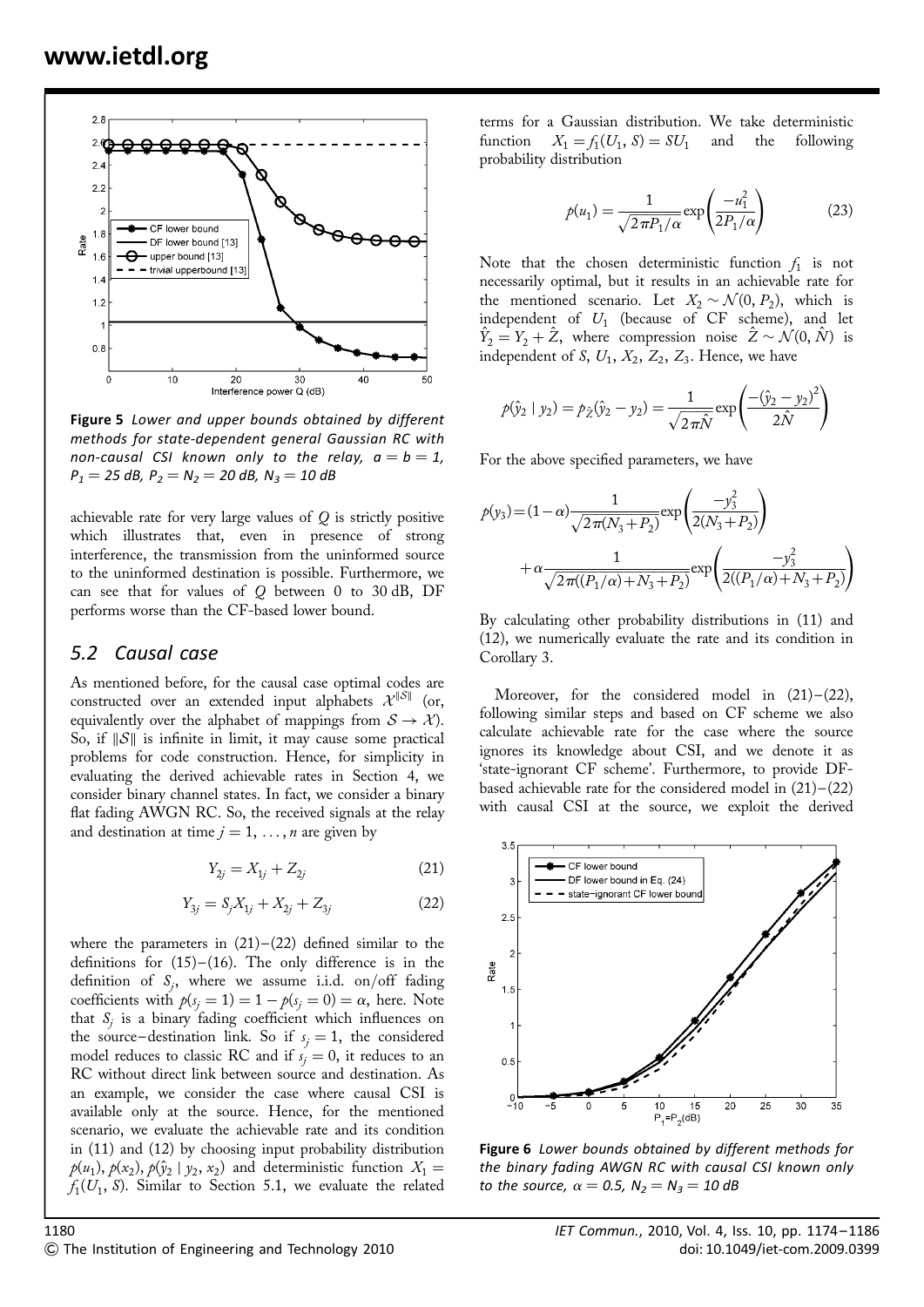| <b>Table 1</b> Lower bounds (in bps/Hz) obtained by different methods for the binary fading AWGN RC, $P_1 = 20$ dB, $P_2 = 10$ dB, |  |                                                                          |  |  |  |  |  |  |  |  |
|------------------------------------------------------------------------------------------------------------------------------------|--|--------------------------------------------------------------------------|--|--|--|--|--|--|--|--|
| $N_2 = N_3 = 10$ dB                                                                                                                |  |                                                                          |  |  |  |  |  |  |  |  |
|                                                                                                                                    |  | $\alpha = 0.1$ $\alpha = 0.3$ $\alpha = 0.5$ $\alpha = 0.8$ $\alpha = 1$ |  |  |  |  |  |  |  |  |
| Coding strategies                                                                                                                  |  |                                                                          |  |  |  |  |  |  |  |  |

| $\alpha$<br>Coding strategies                   |      |      | $\alpha = 0.1$ $\alpha = 0.3$ $\alpha = 0.5$ $\alpha = 0.8$ |      | $\alpha = 1$ |
|-------------------------------------------------|------|------|-------------------------------------------------------------|------|--------------|
|                                                 |      |      |                                                             |      |              |
| DF scheme with causal CSI at the source in (24) | 0.65 | 1.22 | 1.50                                                        | 1.69 | 1.72         |
| CF scheme with causal CSI at the source         | 0.68 | 1.27 | 1.56                                                        | 1.73 | 1.76         |
| state-ignorant CF scheme                        | 0.50 | 0.92 | 1.25                                                        | 1.60 | 1.76         |

DF-based lower bound in [11, Corollary 2]. Note that this lower bound is originally for SD-RC with non-causal CSI available only at the source, but by setting  $U_1$  and S given  $X_2$  to be independent in [11, Corollary 2] (i.e. setting  $I(U_1; S|X_2) = 0$  and setting  $X_1 = f_1(U_1, S)$ , this bound reduces to the DF-based lower bound for SD-RC with causal CSI only at the source, which becomes as follows

$$
R_{\rm DF}^{\rm causal} = \max \min \{ I(U_1; Y_2 \mid X_2), I(U_1, X_2; Y_3) \} \tag{24}
$$

where the maximisation is over  $p(s)p(x_2)p(u_1|x_2)$ .  $X_1 = f_1(U_1, S)$  where  $f_1(\cdot)$  is an arbitrary deterministic function. (Note that the bound in (24) is the same as the derived DF-based lower bound in [15, Theorem 2], by setting  $S_t = S$ ,  $S_r = S_d = \emptyset$ ,  $V = X_2$  in [15, Theorem 2] (since here the case in which causal CSI known only to the source is considered).)

Hence, to numerically evaluate the DF-based lower bound in (24), we choose  $f_1$  as in the CF scheme (i.e.  $X_1 = f_1(U_1, S) = U_1S$ , and choose  $p(u_1)$  as in (23) and  $X_2 \sim \mathcal{N}(0, P_2)$ , and maximising the rate over jointly Gaussian probability distribution for  $p(u_1, x_2)$ . Note that in the DF scheme  $U_1$  and  $X_2$  are dependent. These computed lower bounds (CF lower bound, DF lower bound in (24) and state-ignorant CF lower bound) are plotted for  $\alpha = 0.5, N_2 = N_3 = 10$  dB against  $P_1 = P_2$  in Fig. 6. Moreover, the results for different values of  $\alpha$  and for  $P_1 = 20$  dB,  $P_2 = 10$  dB,  $N_2 = N_3 = 10$  dB are illustrated in Table 1.

The results in Fig. 6 show that for these parameters, CFbased bound outperforms DF-based bound for causal CSI. For the assumed parameters in Table 1, DF and CF lower bound works nearly the same. Also as it was excepted, by knowing causal CSI at the source higher rates are achieved with respect to the case where the source ignores its knowledge about CSI in state-dependent channel.

## 6 Conclusion

We investigated SD-RC with causal and non-causal CSI to gain a unified view. We considered SD-RC whose noncausal CSI is available partially at the source and the relay. We established achievable rate for this channel based on the combination of the CF strategy with GP coding at the

source and the relay. As special cases, this set-up includes three distinct scenarios in which the perfect non-causal CSI is available only at the source, only at the relay and both at the source and relay. We also investigated similar set-up for the SD-RC with causal CSI, and based on using Shannon's strategy and the CF scheme, a lower bound on the capacity of the SD-RC with causal CSI for this set-up was established. We showed that, similar to the relation between the expression for the capacity of single-user statedependent channel with causal CSI, and its non-causal counterpart, the expression for the achievable rate of SD-RC with causal CSI is a special case of the non-causal situation. We further illustrated our results for non-causal case via Gaussian examples and presented some cases for the general Gaussian RC with states, in which our derived lower bounds outperform the DF-based lower bounds derived in [11, 13], and can achieve rates nearly close to the derived upper bounds in  $[11, 13]$ . For causal case, a numerical example of the binary fading Gaussian RC with additive Gaussian noise was provided. In future work we intend to study the SD-RC with private messages.

# 7 Acknowledgments

This work was partially supported by Iranian National Science Foundation (INSF) under contract No. 84,5193- 2006 and by Iran Telecommunication Research Center (ITRC) under contract No. T500/20958. The materials in this paper have been presented in part at the IEEE International Symposium on Information Theory (ISIT), Korea, 28 June-3 July 2009, and IEEE Information Theory Workshop (ITW), Italy, 11-16 October 2009.

# 8 References

[1] KESHET G., STEINBERG Y., MERHAV N.: 'Channel coding in the presence of side information: subject review', Found. Trends Commun. Inf. Theory, 2007, 4, (6), pp. 445– 586

[2] SHANNON C.E.: 'Channels with the side information at the transmitter', IBM J. Res. Dev., 1958, 2, pp. 289– 293

[3] GEL'FAND S., PINSKER M.: 'Coding for channels with random parameters', Probab. Control Inf. Theory, 1980, 9. (1). pp. 19– 31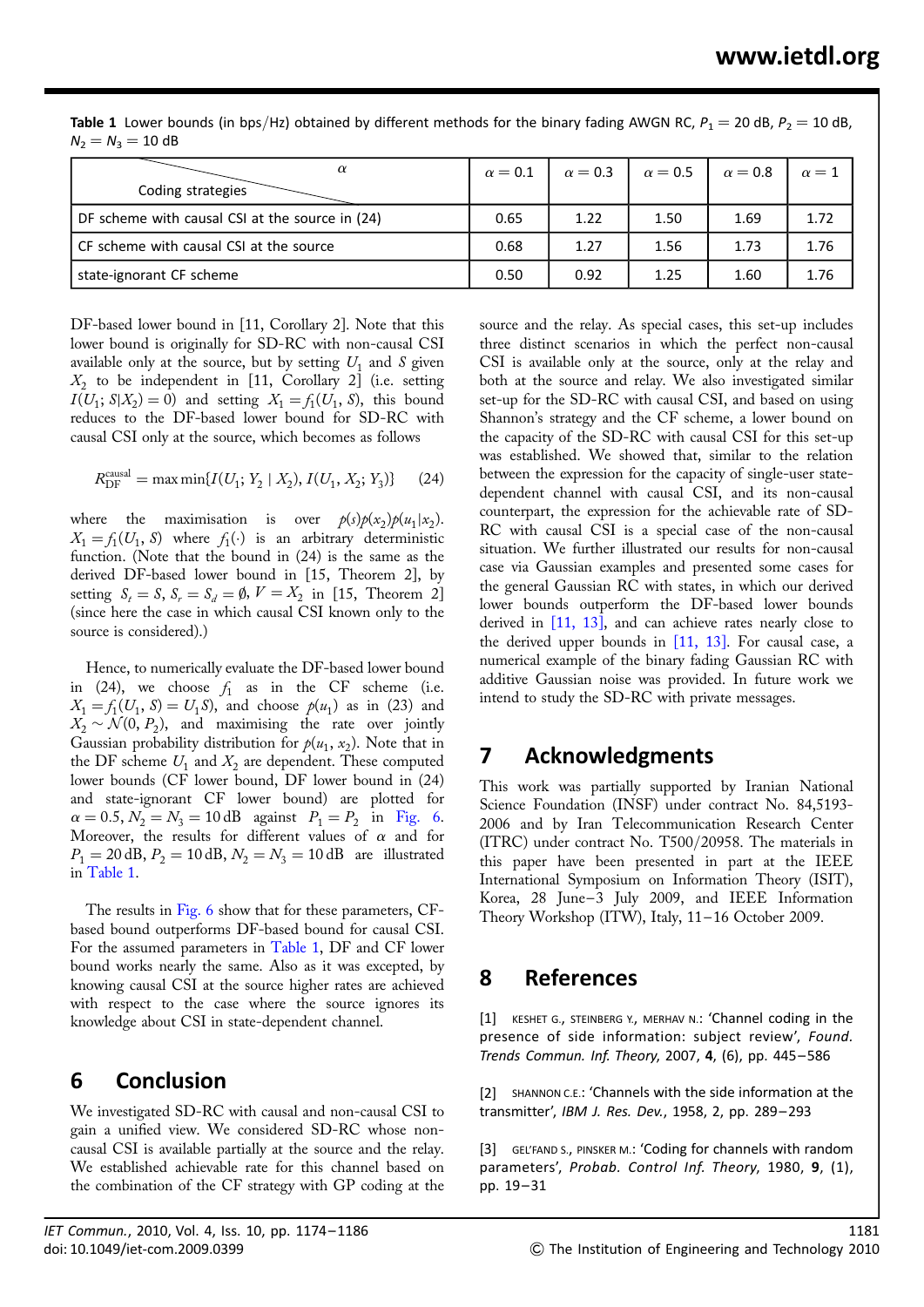# www.ietdl.org

[4] COSTA M.H.M.: 'Writing on dirty paper', IEEE Trans. Inf. Theory, 1983, 29, (3), pp. 439-441

[5] JAFAR S.A.: 'Capacity with causal and non-causal side information: a unified view', IEEE Trans. Inf. Theory, 2006, 52, (12), pp. 5468– 5474

[6] KIM Y.H., SUTIVONG A., SIGURJONSSON S.: 'Multiple user writing on dirty paper'. Proc. IEEE Int. Symp. on Information Theory (ISIT'04), Chicago, IL, June/July 2004, p. 534

[7] SIGURJONSSON S., KIM Y.H.: 'On multiple user channels with state information at the transmitters'. Proc. IEEE Int. Symp. on Information Theory (ISIT'05), Adelaide, Australia, September 2005, pp. 72– 76

[8] STEINBERG Y.: 'Coding for the degraded broadcast channel with random parameters, with causal and noncausal side information', IEEE Trans. Inf. Theory, 2005, 51, (8), pp. 2867– 2877

[9] SOMEKH-BARUCH A., SHAMAI (SHITZ) S., VERDÚ S.: 'Cooperative multiple-access encoding with states available at one transmitter', IEEE Trans. Inf. Theory, 2008, 54, (10), pp. 4448– 4469

[10] SOMEKH-BARUCH A., SHAMAI (SHITZ) S., VERDÚ S.: 'Cognitive interference channels with state information'. Proc. IEEE Int. Symp. on Information Theory (ISIT'08), Toronto, Canada, July 2008, pp. 1353– 1357

[11] ZAIDI A., VANDENDORPE L.: 'Lower bounds on the capacity of relay channel with states at the source', EURASIP J. Wirel. Commun. Netw., 2009, Article ID: 634296; doi:10.1155/2009/634296

[12] KHOSRAVI-FARSANI R., AKHBARI B., MIRMOHSENI M., AREF M.R.: 'Cooperative relay-broadcast channels with causal channel state information'. Proc. IEEE Int. Symp. on Information Theory (ISIT'09), Seoul, Korea, June/July 2009, pp. 1174–1178

[13] ZAIDI A., KOTAGIRI S., LANEMAN J.N., VANDENDORPE L.: 'Cooperative relaying with state at the relay'. Proc. IEEE Information Theory Workshop (ITW'08), Porto, Portugal, May 2008, pp. 139– 143

[14] ZAIDI A., KOTAGIRI S., LANEMAN J.N., VANDENDORPE L.: 'Cooperative relaying with state available noncausally at the relay', IEEE Trans. Inf. Theory, To be published, available online at http://arxiv.org/abs/0911.4704

[15] KHORMUJI M.N., SKOGLUND M.: 'The relay channel with partial causal state information'. Proc. IEEE Int. Symp. on Information Theory and its Application (ISITA'08), Auckland, New Zealand, December 2008, pp. 1-6

[16] KHORMUJI M.N., SKOGLUND M.: 'On cooperative downlink transmission with frequency reuse'. Proc. IEEE Int. Symp. on Information Theory (ISIT'09), Seoul, Korea, June/July 2009, pp. 849– 853

[17] KHORMUJI M.N., SKOGLUND M.: 'Instantaneous forwarding strategies for relay channels with known interference'. Proc. IEEE Information Theory Workshop (ITW'09), Volos, Greece, June 2009, pp. 42– 46

[18] VAN DER MEULEN E.C.: 'Three-terminal communication channels', Adv. Appl. Probab., 1971, 3, pp. 120-154

[19] COVER T.M., EL GAMAL A.: 'Capacity theorems for relay channels', IEEE Trans. Inf. Theory, 1979, 25, (5), pp. 572– 584

[20] EL GAMAL A., AREF M.R.: 'The capacity of semideterministic relay channel', IEEE Trans. Inf. Theory, 1982, 28, (3), p. 536

[21] AREF M.R.: 'Information flow in relay networks'. PhD dissertation, Stanford University, Stanford, CA, October 1980

[22] ZAHEDI S.: 'On reliable communication over relay networks'. PhD dissertation, Stanford University, Stanford, CA, August 2005

[23] EL GAMAL A., HASSANPOUR N., MAMMEN J.: 'Relay networks with delays', IEEE Trans. Inf. Theory, 2007, 53, (10), pp. 3413– 3431

[24] LIANG Y., VEERAVALLI V.V.: 'Cooperative relay broadcast channels', IEEE Trans. Inf. Theory, 2007, 53, (3), pp. 900– 928

[25] LIANG Y., KRAMER G.: 'Rate region for relay broadcast channels', IEEE Trans. Inf. Theory, 2007, 53, (10), pp. 3517– 3535

[26] TANNIOUS R., NOSRATINIA A.: 'Relay channel with private messages', IEEE Trans. Inf. Theory, 2007, 53, (10), pp. 3777– 3785

[27] KRAMER G., GASTPAR M., GUPTA P.: 'Cooperative strategies and capacity theorems for relay networks', IEEE Trans. Inf. Theory, 2005, 51, (9), pp. 3037-3063

[28] GHABELI L., AREF M.R.: 'Symmetric relaying based on partial decoding and the capacity of a class of relay networks', IET Commun., 2009, 3, (1), pp. 151– 159

[29] YASSAEE M.H., AREF M.R.: 'Generalized compress-andforward strategy for relay networks'. Proc. IEEE Int. Symp. on Information Theory (ISIT'08), Toronto, Canada, June 2008, pp. 2683– 2687

[30] ZAIDI A., VANDENDORPE L., DUHAMEL P.: 'Lower bounds on the capacity regions of the relay channel and the cooperative relay-broadcast channel with non-causal side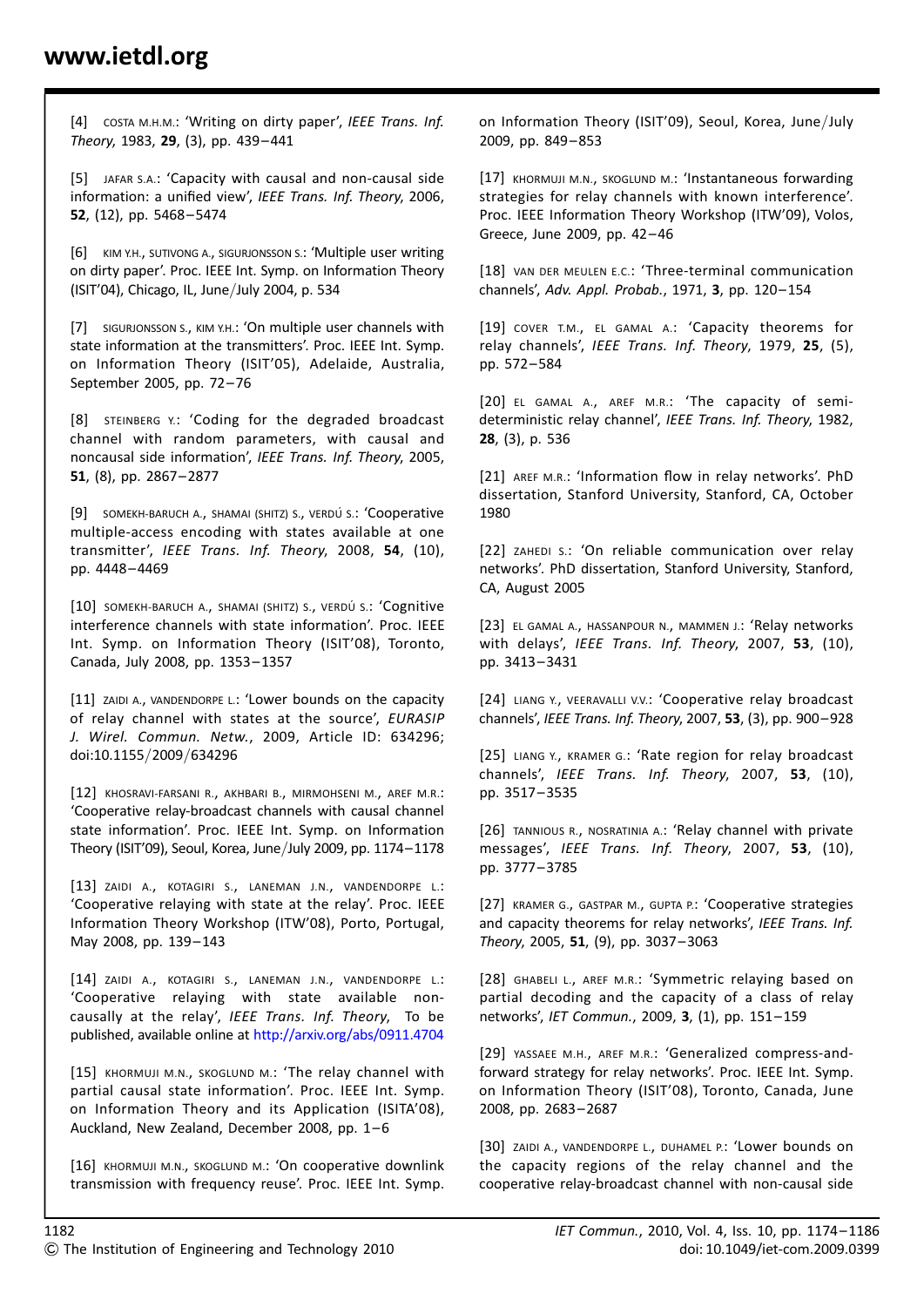information'. Proc. IEEE Communication Conf. (ICC'07), Glasgow, Scotland, June 2007, pp. 6005– 6011

[31] COVER T.M., THOMAS J.A.: 'Elements of information theory'. Wiley Series in Telecommunications (Wiley, 2006, 2nd edn.)

[32] KAILATH T.: 'Lectures on Wiener and Kalman filtering' (Springer Verlag, 1985, 2nd edn.)

# 9 Appendix 1

### 9.1 Proof of Theorem 1

Outline of the proof: The proof is based on random coding scheme which combines GP coding at the source and the relay where partial CSI is available, and CF strategy at the relay. We consider a block Markov encoding scheme where a sequence of  $B - 1$  messages are transmitted in B blocks, each containing *n* symbols. As  $B \to \infty$ , for fixed *n*, the rate  $R(B-1)/B$  is arbitrarily close to R.

Random coding: For any joint p.m.f. defined in (3):

1. Generate  $2^{n(R+R')}$  i.i.d.  $u_1^n$  sequences each with probability  $p(u_1^n) = \prod_{j=1}^n p(u_{1j}).$  Label these  $u_1^n(w, m)$ , where  $w \in [1, 2^{nR}]$  and  $m \in [1, 2^{nR'}]$ .

2. Generate  $2^{n(R_2+R'_2)}$  i.i.d.  $u_2^n$  sequences each with probability  $p(u_2^n) = \prod_{j=1}^n p(u_{2j})$ . Label these  $u_2^n(t, k)$ , where  $t \in [1, 2^{nR_2}]$  and  $k \in [1, 2^{nR'_2}].$ 

3. For each  $u_2^n(t, k)$ , generate  $2^{n\hat{R}_2}$  i.i.d.  $\hat{y}_2^n$  sequences according to  $p(\hat{y}_2^n | u_2^n) = \prod_{j=1}^n p(\hat{y}_{2j} | u_{2j})$ , where for every  $u_2 \in \mathcal{U}_2$ , we define

$$
p(\hat{y}_2 | u_2)
$$
  
= 
$$
\frac{\sum_{s,s_1,s_2,u_1,x_1,x_2,y_2,y_3} p(s,s_1,s_2, u_1, u_2, x_1, x_2, y_2, y_3, \hat{y}_2)}{\sum_{s,s_1,s_2,u_1,x_1,x_2,y_2,y_3,\hat{y}_2} p(s,s_1,s_2, u_1, u_2, x_1, x_2, y_2, y_3, \hat{y}_2)}
$$

Label these  $\hat{y}_2^n(z \mid t)$ ,  $z \in [1, 2^{n\hat{R}_2} ]$ .

4. Randomly partition the set  $\{1, \ldots, 2^{n\hat{R}_2}\}$  into  $2^{nR_2}$  bins, defined as  $B(t)$  where  $t \in [1, 2^{nR_2}]$ .

Encoding (at the beginning of block i): We assume that the channel state  $S_1^n$  and  $S_2^n$  in each block is non-causally known to the source and the relay, respectively.

1. Let  $w_i$  be the new message to be sent in block i. The source looks for the smallest  $m$  such that  $(u_1^n(w_i, m), s_1^n(i)) \in A_\epsilon^n(U_1, S_1)$ . Denote this m with  $m_i$ . Based on the GP coding [3], there exists such an index  $m_i$ , if  $n$  is large enough and

$$
R' \ge I(U_1; S_1) \tag{25}
$$

Based on the chosen  $m_i$ , the source given  $u_1^n(w_i, m_i)$  in block *i* transmits i.i.d.  $x_1^n(w_i)$  according to  $p(x_1^n | u_1^n, s_1^n)$ .

2. At the relay, assume that  $(\hat{y}_2^n(z_{i-1}|t_{i-1}), y_2^n(i-1),$  $u_2^n(t_{i-1}, k_{i-1}), s_2^n(i-1)) \in A_{\epsilon}^n$  and  $z_{i-1} \in B(t_i)$ . Knowing  $t_i$ and  $s_2^n(i)$ , the relay seeks for the smallest k such that  $(u_2^n(t_i, k), s_2^n(i)) \in A_\epsilon^n$ . Denote this k as  $k_i$ . Based on the GP coding, for sufficiently large  $n$ , there exists such an index  $k_i$ , if

$$
R_2' \ge I(U_2; S_2) \tag{26}
$$

Then the relay given  $(u_2^n(t_i, k_i), s_2^n(i))$  in block *i*, transmits i.i.d.  $x_2^n(t_i)$  sequence, drawn according to the marginal  $p(x_2^n | u_2^n, s_2^n)$ .

#### Decoding (at the end of block i):

1. The relay finds a unique index z such that  $(\hat{y}_2^n(z \mid t_i), y_2^n(i), u_2^n(t_i, k_i), s_2^n(i)) \in A_{\epsilon}^n$ . Using [19, Lemmas 1, 2] the probability  $P<sub>x</sub>$  that there is no such z is bounded by

$$
P_z \le (P\{(\hat{y}_2^n(z|t_i), y_2^n(i), u_2^n(t_i, k_i), s_2^n(i)) \notin A_{\epsilon}^n\})^{2^{n\hat{R}_2}}
$$
  
\n
$$
\le (1 - (1 - \epsilon)2^{-n[8\epsilon + I(\hat{Y}_2; Y_2, S_2 | U_2)]})^{2^{n\hat{R}_2}}
$$
  
\n
$$
\le \exp(-(1 - \epsilon)2^{n\hat{R}_2}2^{-n[8\epsilon + I(\hat{Y}_2; Y_2, S_2 | U_2)]})
$$

where (a) follows from  $(1 - \mu x)^F \leq \exp(-\mu Fx)$  for  $0 \le x \le 1$ . Hence, we see that as long as

$$
\hat{R}_2 > I(\hat{Y}_2; Y_2, S_2 | U_2) + 8\epsilon
$$
 (27)

and for sufficiently large  $n$ , there exists such an index  $z$  with arbitrarily high probability.

2. The destination finds unique  $(\hat{t}_i, \hat{k}_i)$  such that  $(u_2^n(\hat{t}_i, \hat{k}_i), y_3^n(i)) \in \mathcal{A}_{\epsilon}^n$ . This step can be done with arbitrarily small probability of error (i.e.  $\hat{t}_i = t_i$ ,  $\hat{k}_i = k_i$ ), if  $n$  is sufficiently large and

$$
R_2 + R'_2 < I(U_2; Y_3) \tag{28}
$$

3. Knowing  $t_{i-1}$  and  $k_{i-1}$  (from the previous block), the destination calculates a set of indices z such that

$$
\mathcal{L}(y_3^n(i-1)) \triangleq (\hat{y}_2^n(z|t_{i-1}), u_2^n(t_{i-1}, k_{i-1}), y_3^n(i-1))
$$
  

$$
\in A_{\epsilon}^n(\hat{Y}_2, U_2, Y_3)
$$

Then the destination declares that  $\hat{z}_{i-1}$  has been sent in block  $i - 1$ , if  $\hat{z}_{i-1} \in B(t_i) \cap \mathcal{L}(y_3^n(i - 1))$ . We compute the probability that  $z_{i-1}$  was chosen incorrectly. We write  $F_{i-1}^c$ for the event 'all decisions in block  $i - 1$  were correct'.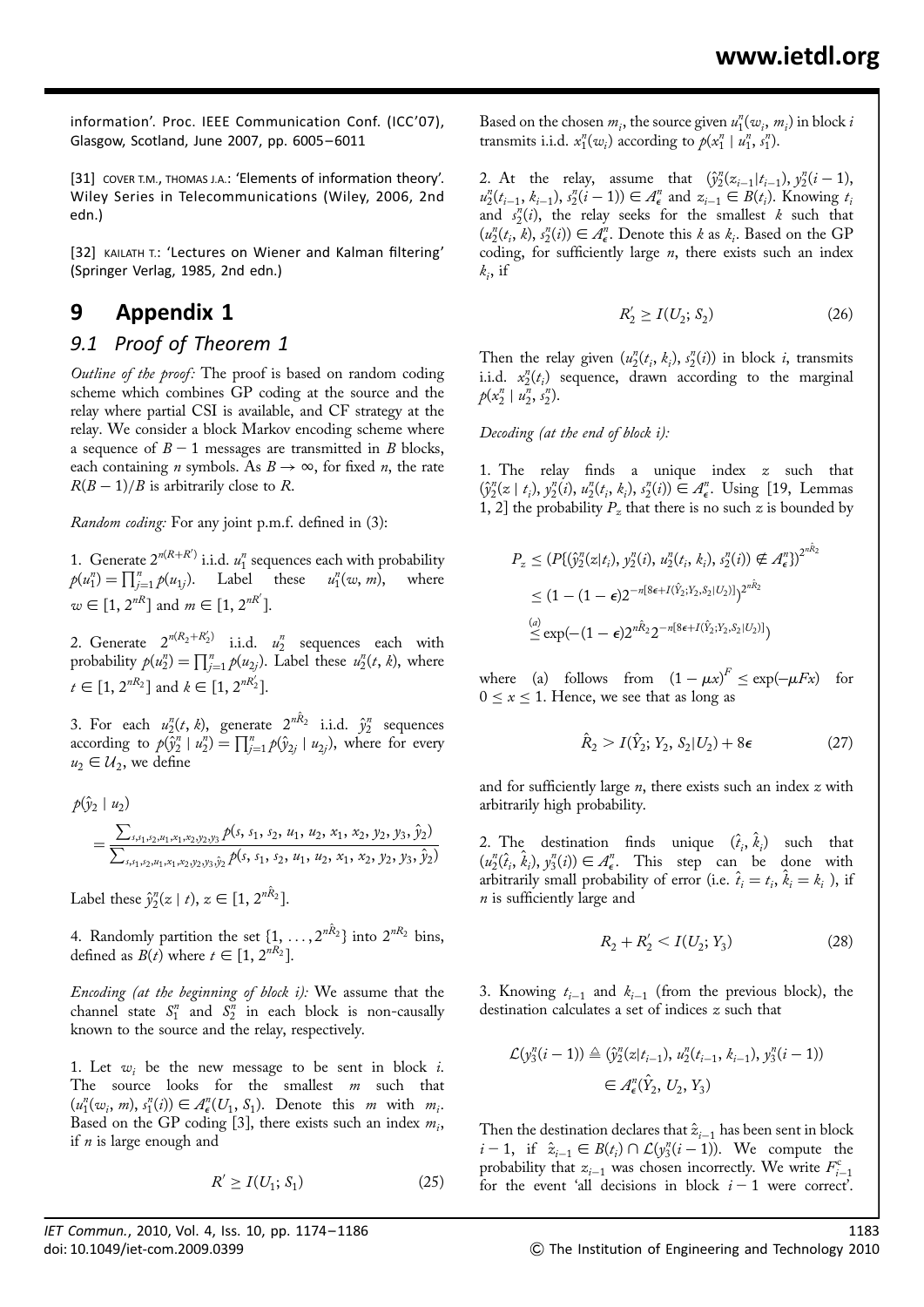Thus we first bound  $E[\|\mathcal{L}(y_3^n(i-1)\| | F_{i-1}^c])$ 

$$
E[\|\mathcal{L}(y_3^n(i-1)\||F_{i-1}^c] = E[\psi(z_{i-1} | y_3^n(i-1)) | F_{i-1}^c]
$$
  
+ 
$$
\sum_{z \neq z_{i-1}} E[\psi(z | y_3^n(i-1)) | F_{i-1}^c]
$$

where

$$
\psi(z \mid y_3^n(i-1))
$$
\n
$$
= \begin{cases}\n1 & \text{if } (\hat{y}_2^n(z \mid t_{i-1}), u_2^n(t_{i-1}, k_{i-1}), y_3^n(i-1)) \in \mathcal{A}_{\epsilon}^n \\
0 & \text{otherwise}\n\end{cases}
$$

Now, for  $z \neq z_{i-1}$  in  $\mathcal{L}(y_3^n(i-1)), Y_3$  and  $\hat{Y}_2$  are jointly independent given  $U_2$ . From [31, Chapter 15]

$$
E[\psi(z|y_3^n(i-1))|F_{i-1}^c] \le 2^{-n[-6\epsilon+I(\hat{Y}_2;Y_3|U_2)]} \quad z \ne z_{i-1}
$$

Since there are  $2^{n\hat{R}_2} - 1$  choices for  $z \neq z_{i-1}$ 

$$
E[\|\mathcal{L}(y_3^n(i-1))\||F_{i-1}^c] = 1 + (2^{n\hat{R}_2} - 1)2^{-n[-6\epsilon + I(\hat{Y}_2; Y_3 | U_2)]}
$$
  

$$
\leq 1 + 2^{n\hat{R}_2}2^{-n[-6\epsilon + I(\hat{Y}_2; Y_3 | U_2)]}
$$

As long as  $t_i$  has been decoded correctly, an error is made only if there is a  $z \neq z_{i-1}$  in  $\mathcal{L}(y_3^n(i-1))$  which its bin number is  $t_i$ . Thus, the error occurred in step 3, is

$$
P(\text{error in step3}) \le P\{\exists z \ne z_{i-1} \text{such that } z \in B(t_i) \\
\cap \mathcal{L}(y_3^n(i-1)) \mid F_{i-1}^c\} \\
\le E\left[\sum_{z \ne z_{i-1}, z \in \mathcal{L}(y_3^n(i-1))} P(z \in B(t_i)) \mid F_{i-1}^c\right] \\
\le E[\|\mathcal{L}(y_3^n(i-1))\| \mid F_{i-1}^c\|] 2^{-nR_2} \\
\le (1 + 2^{n\hat{R}_2} 2^{-n[-6\epsilon + I(\hat{Y}_2; Y_3 | U_2)]}) 2^{-nR_2}
$$

We see that as long as

$$
R_2 > \hat{R}_2 - I(\hat{Y}_2; Y_3 | U_2) + 6\epsilon
$$
 (29)

the destination can determine  $z_{i-1}$  reliably.

4. Finally, the destination uses both  $\hat{y}_2^n(z_{i-1}|t_{i-1})$  and  $y_3^n(i-1)$ , and declares that  $\hat{w}_{i-1}$  and  $\hat{m}_{i-1}$  have been sent in block  $i - 1$ , if there are unique indices such that

$$
(u_1^n(\hat{w}_{i-1}, \hat{m}_{i-1}), y_3^n(i-1), \hat{y}_2^n(z_{i-1}|t_{i-1}),
$$
  

$$
u_2^n(t_{i-1}, k_{i-1})) \in \mathcal{A}_{\epsilon}^n
$$

Using [19, Lemma 2], with arbitrarily high probability  $\hat{w}_{i-1} = w_{i-1}$  and  $\hat{m}_{i-1} = m_{i-1}$ , if *n* is sufficiently large and

$$
R + R' < I(U_1; Y_3, \hat{Y}_2 | U_2) \tag{30}
$$

Now combining  $(26)$ – $(29)$  yields

$$
I(U_2; Y_3) - I(U_2; S_2) \ge I(\hat{Y}_2; Y_2, S_2 | U_2) - I(\hat{Y}_2; Y_3 | U_2)
$$
  
=  $H(\hat{Y}_2 | U_2, Y_3) - H(\hat{Y}_2 | Y_2, S_2, U_2)$   

$$
\stackrel{(a)}{=} H(\hat{Y}_2 | U_2, Y_3) - H(\hat{Y}_2 | Y_2, S_2, U_2, Y_3)
$$
  
=  $I(\hat{Y}_2; Y_2, S_2 | U_2, Y_3)$ 

where (a) follows from the fact that  $\hat{Y}_2$  is independent of  $Y_3$ given  $Y_2$ ,  $S_2$ ,  $U_2$ .

Combining (25) and (30) also yields (1). Thus the rate in  $(1)$  s.t.  $(2)$  is achievable.

### 10 Appendix 2

#### 10.1 Proof of Theorem 2

Outline of the proof: As already mentioned, we combine CF strategy at the relay with Shannon's strategies both at the source and relay where partial CSI is available with defining extended alphabet sets. Similar to the proof of the previous theorem, a block Markov encoding scheme is considered.

Random coding: For any joint p.m.f. defined in (10):

1. Generate  $2^{nR}$  i.i.d.  $u_1^n$  sequences according to  $p(u_1^n) = \prod_{i=1}^n p(x_i)$  looks them as  $u_1^n(x_i)$  where  $x_i \in [1, 2^{nR}]$  $j=1 \neq n \neq 1$  p(u<sub>1j</sub>). Index them as  $u_1^n(w)$  where  $w \in [1, 2^{nR}]$ .

2. Generate  $2^{nR_2}$  i.i.d.  $u_2^n$  sequences each with probability  $p(u_2^n) = \prod_{j=1}^n p(u_{2j}).$  Index them as  $u_2^n(t)$  where  $t \in [1, 2^{nR_2}].$ 

3. For each  $u_2^n(t)$ , generate  $2^{n\hat{R}_2}$  i.i.d  $\hat{y}_2^n$  sequences each with probability  $p(\hat{y}_2^n | u_2^n) = \prod_{j=1}^n p(\hat{y}_{2j} | u_{2j})$ , where for  $u_2 \in U_2$ and  $\hat{y}_2 \in \hat{y}_2^1$  we define

$$
p(\hat{y}_2|u_2) = \sum_{s,s_1,s_2,u_1,x_1,x_2,y_2,y_3} p(s,s_1,s_2)p(u_1)p(x_1|u_1,s_1)
$$
  
 
$$
\times p(x_2|u_2,s_2)p(y_2,y_3|x_1,x_2,s)p(\hat{y}_2|y_2,u_2,s_2)
$$
(31)

Index them as  $\hat{y}_2^n(z|t)$  where  $z \in [1, 2^{n\hat{R}_2} ]$ .

4. Randomly partition the set  $\{1, \ldots, 2^{n\hat{R}_2}\}$  into  $2^{nR_2}$  bins defined as  $B(t)$  where  $t \in [1, 2^{nR_2}]$ .

Encoding (at the beginning of block i):

1. Let  $w_i$  be the new message to be sent from the source in block *i*. Upon receiving  $s_{1i}(i)$  (the value of the known state process at time  $j(1 \le j \le n)$  in block i at the source), the source sends  $x_{1i}(i) = f_1(u_{1i}(w_i), s_{1i}(i)).$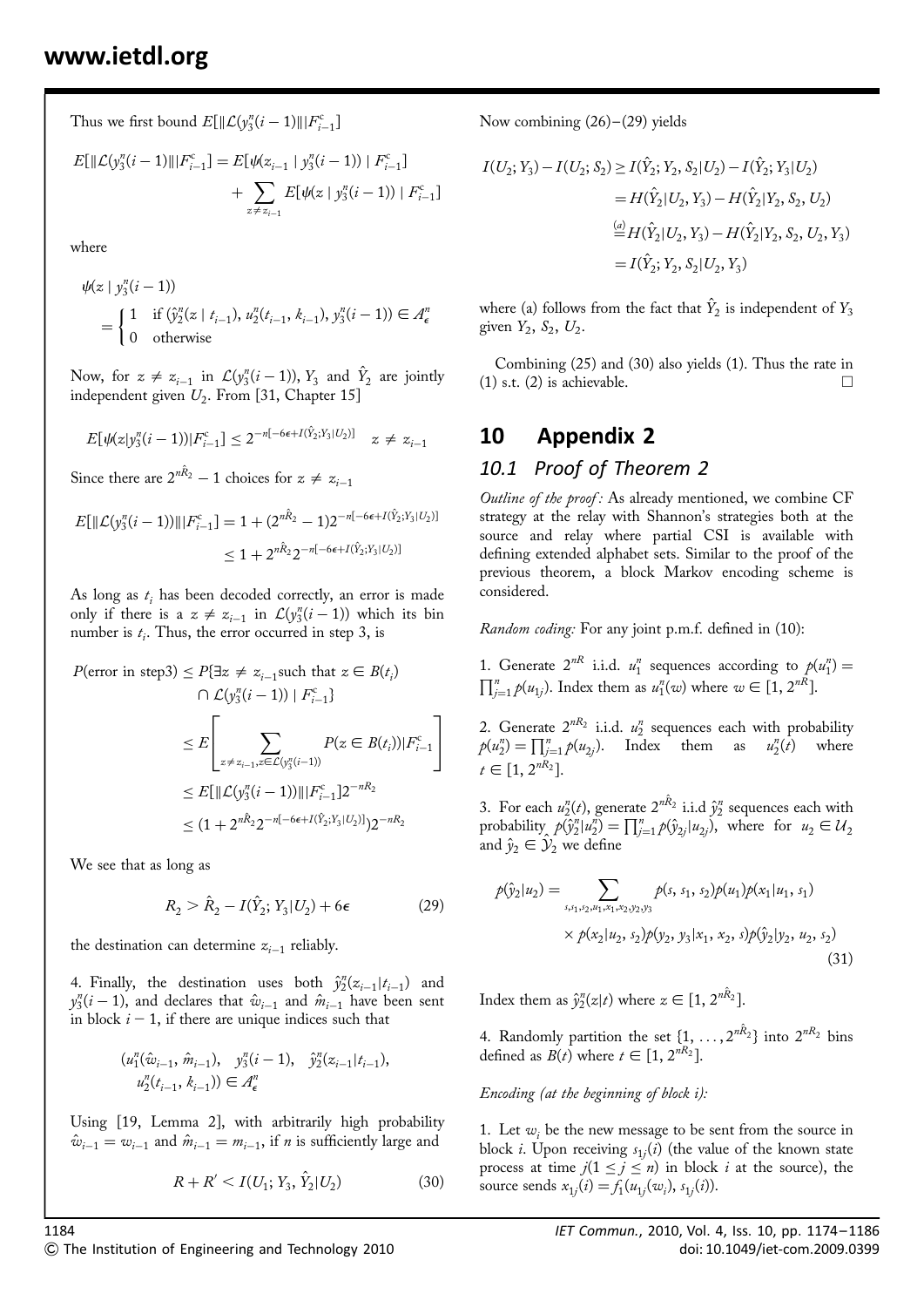2. At the relay assume

$$
\begin{aligned} \left(\hat{y}_2^n(z_{i-1}|t_{i-1}), y_2^n(i-1), u_2^n(t_{i-1}), s_2^n(i-1)\right) \\ &\in A_\epsilon^n(\hat{Y}_2, Y_2, U_2, S_2) \end{aligned}
$$

and  $z_{i-1} \in B(t_i)$ . Upon receiving  $s_{2i}(i)$  (the value of the known state process at time  $j(1 \le j \le n)$  in block i at the relay), the relay sends  $x_{2i}(i) = f_2(u_{2i}(t_i), s_{2i}(i)).$ 

Note that, although the channel state  $S_2$  in block *i* is causally known to the relay (at time  $j$ , knows only the CSI  $S_2$  from time 1 to j), but the relay knows completely the value of the state process of block  $i - 1$  (i.e.  $s_2^n(i - 1)$ ).

Decoding (at the end of block i):

1. The relay seeks a unique index  $z$  such that

$$
(\hat{y}_2^n(z|t_i), y_2^n(i), u_2^n(t_i), s_2^n(i)) \in A_{\epsilon}^n(\hat{Y}_2, Y_2, U_2, S_2) \tag{32}
$$

For sufficiently large  $n$ , similar to the proof of Step 1 in Theorem 1, the probability that the relay can find such an index z is arbitrarily high, if

$$
\hat{R}_2 > I(\hat{Y}_2; Y_2, S_2 | U_2)
$$
\n(33)

2. The destination finds a unique  $\hat{t}_i$  such that  $(u_2^n(\hat{t}_i))$ ,  $y_3^n(i)$ )  $\in A_e^n(U_2, Y_3)$ . With arbitrarily high probability  $\hat{t}_i = t_i$ , if *n* is sufficiently large and

$$
R_2 \le I(U_2; Y_3) \tag{34}
$$

3. Knowing  $t_{i-1}$  (from the previous block), the destination makes a list code of indices z such that

$$
\mathcal{L}(y_3^n(i-1)) \triangleq (\hat{y}_2^n(z|t_{i-1}), u_2^n(t_{i-1}), y_3^n(i-1))
$$
  

$$
\in A_{\epsilon}^n(\hat{Y}_2, U_2, Y_3)
$$

Then the destination looks for a unique index  $\hat{z}_{i-1}$  which belongs to both the list code and the relevant bin, that is

$$
\hat{z}_{i-1} \in B(t_i) \cap \mathcal{L}(y_3^n(i-1)) \tag{35}
$$

Similar to the proof of Step 3 in Theorem 1,  $\hat{z}_{i-1} = z_{i-1}$  with small enough probability of error, if  $n$  is sufficiently large and

$$
R_2 > \hat{R}_2 - I(\hat{Y}_2; Y_3 | U_2)
$$
 (36)

4. Then using both  $\hat{y}_2^n(z_{i-1}|t_{i-1})$  and  $y_3^n(i-1)$ , the destination declares that  $\hat{w}_{i-1}$  was sent in block  $i - 1$  if there is a unique  $\hat{w}_{i-1}$  such that

$$
(u_1^n(\hat{w}_{i-1}), y_3^n(i-1), \hat{y}_2^n(z_{i-1}|t_{i-1}), u_2^n(t_{i-1})) \in A_{\epsilon}^n \quad (37)
$$

This step can be done with small probability of error (i.e.

 $\hat{w}_{i-1} = w_{i-1}$ , if *n* is sufficiently large and

$$
R < I(U_1; Y_3, \hat{Y}_2 | U_2) \tag{38}
$$

Now (33), (34) and (36) result in

$$
I(U_2; Y_3) \ge I(\hat{Y}_2; Y_2, S_2 | U_2) - I(\hat{Y}_2; Y_3 | U_2)
$$
  
=  $I(\hat{Y}_2; Y_2, S_2 | U_2, Y_3)$  (39)

Thus we see from  $(38)$  and  $(39)$ , that the rate in  $(8)$  s.t.  $(9)$  is achievable.

### 11 Appendix 3

#### 11.1 Proof of Theorem 3

The proof is based on the evaluation of the achievable rate and its condition in (4) and (5) with an appropriate choice of input distribution. Note that for the CF scheme similar to the classical Gaussian RC [22], the best choice of the probability distribution is not known. So, we evaluate the related terms for a Gaussian distribution. If CF outperforms the DF scheme for Gaussian distribution, it is obvious that for the best choice of the probability distribution CF outperforms DF too. Subsequently,  $X_1$  and  $X_2$  are assumed to be zero-mean Gaussian with variances  $P_1$  and  $P_2$  and  $E[X_1X_2] = 0$ . Moreover,  $E[S^2] =$  $Q, E[X_2S] = 0$  (only the source is informed). Similar to Costa's initial DPC [4], the auxiliary random variable  $U_1$  is defined as  $U_1 = X_1 + \alpha S$ , but similar to [9, 11, 13], arbitrary correlation is assumed between  $X_1$  and S which is called generalised DPC to partially cancel the state. Hence,  $E[X_1S] = \sigma_{1s} = \rho_{1s}\sqrt{P_1Q}$  where  $-1 \le \rho_{1s} \le 1$ .  $\hat{Y}_2 = \beta X_2 + \hat{Z}$  where  $\beta$  is a constant, and compression noise  $\hat{Z}$  is a zero-mean Gaussian random variable with variance  $N$ , which is independent of S,  $X_1, X_2, Z_2, Z_3$ . S is also independent of  $Z_2$  and  $Z_3$ . Evaluation of (4) with the specified parameters in the proof of Theorem 3 is as follows  $(h(.)$  denotes differential entropy)

$$
R < I(U_1; Y_3, \hat{Y}_2 | X_2) - I(U_1; S) \\
= I(U_1; Y_3 | X_2) + I(U_1; \hat{Y}_2 | X_2, Y_3) - I(U_1; S) \\
= b(\hat{Y}_2 | X_2, Y_3) - b(\hat{Y}_2 | X_2, Y_3, U_1) + b(Y_3 | X_2) \\
- b(Y_3 | X_2, U_1) - I(U_1; S)\n\tag{40}
$$

Now, for the Gaussian distribution

$$
h(\hat{Y}_2|X_2, Y_3) = \frac{1}{2} \log[(2\pi e)(E(\hat{Y}_2^2) - E(\hat{Y}_2 E(\hat{Y}_2|X_2, Y_3)))]
$$
\n
$$
= \frac{1}{2} \log[(2\pi e)(E(\hat{Y}_2^2) - E(\hat{Y}_2(\gamma_1 X_2 + \gamma_2 Y_3)))]
$$
\n(41)\n(42)